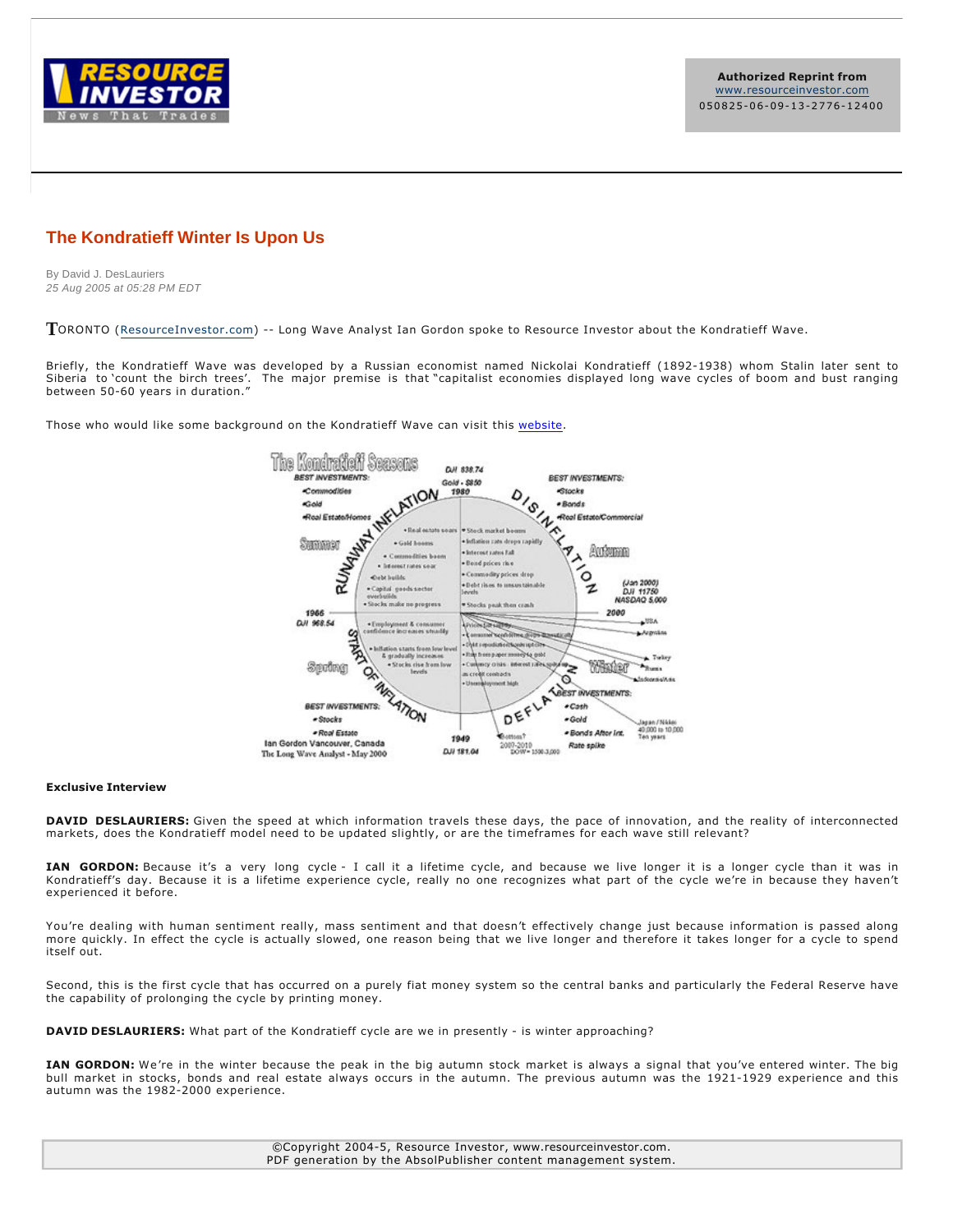

## **The Kondratieff Winter Is Upon Us**

Page 2 of 3

We are in the winter but its being masked by the Federal Reserve dropping interest rates almost in a panic down to 1% and also the huge money printing that Greenspan has done. So in some ways, the evidence of winter is not upon us but when we do feel it its going to be a lot worse than probably the previous winter experience because the debt build-up has been much more horrific.

DAVID DESLAURIERS: Given the degree of control that the United States has in its monetary and fiscal policy and the emergence of goods and wage deflation from China, can governments seriously prolong the autumn period?

**IAN GORDON:** What they've done is that at present we are in winter but its very benign because of the massive government intervention in the system simply through the Federal Reserve monetary and fiscal policy so that we're masking it but through that masking we're building an inordinate amount of debt in the system and that debt ultimately is the thing that really makes the winter apparent, and makes it really, really difficult for people.

We're already seeing the debt bubble starting to collapse - you've seen it in the airline industry you've seen it in things like GM and Ford - I mean both of those car companies are really candidates for bankruptcy.

DAVID DESLAURIERS: Where does the Kondratieff Winter stand on whether we will have deflation or inflation, as market analysts are mixed on this issue?

IAN GORDON: I'm absolutely convinced that the cycle itself is an inflation/deflation cycle so that when the cycle starts at the beginning of spring, inflation is very benign - there is no inflation so this started in our present cycle in 1949, then you go into the summer; summer is always the inflationary part of the cycle because there's always been a war in the summer - the War of 1812, the U.S. Civil War in the second summer, WWI in the third summer and the Vietnam War in the fourth summer.

When summer ends, that inflation turns to disinflation or falling inflation and in the winter the cycle then goes through the process into deflation, so disinflation turns to deflation. So I'm a deflationist, and the debt is also very deflationary.

If you look back at the Federal Reserve, Greenspan and Bernanke were talking about deflation three years ago. So they've really pushed back that deflation by these massive injections of money into the system, and China has been a huge beneficiary of that policy, with massive amounts of dollars that have gone into their economy. They are the second largest creditor nation now behind Japan. They've got all these dollars and those dollars are spent in China to build up the Chinese economy.

If you read Richard Duncan's book, *The Dollar Crisis*, you can see that China is a perfect example of what happens when you have a huge trade surplus. You build up a bubble economy, a massive exuberant investment process sets into the economy and I think China is a bubble waiting to burst.

**DAVID DESLAURIERS:** Where can investors hide? Are gold equities as much of a store of value as the yellow metal itself?

**IAN GORDON:** In deflation really nothing sort of works and debt is absolutely horrendous in a deflationary environment so the investment of choice, commodities don't work in a deflation and if you look at the 1930's and the depression, 25% of Americans were unemployed and if you had the same kinds of numbers, and there is no reason to expect that were not given the massive debt bubble that has been built into the economy, so with that kind of environment commodity prices will come down quite dramatically. The U.S. GDP in the 1930's dropped by half, so I think given that kind of environment the U.S. will be self sufficient in oil, and that means you wont rely on all these imports and prices will drop dramatically.

Look back to the Asian Crisis in 1998 its not that long ago that basically the Asian economies seized when Thailand went down and that really was because money that had been flowing into those economies because they were big creditors flowed out again because people got scared, they were worried about the banking system, so that is an example of what could happen to China. Keep in mind when that crisis occurred, oil dropped to \$10 per barrel imagine what would happen if the U.S. economy seized, with 25% of world GDP.

What happens to gold in a deflationary environment and a lot of people say gold is just a commodity and therefore its values will come off too, well I say if you look at what happened in the 30s, gold took on the role of money and people sought gold because they trusted it, they didn't trust the paper or the banks so they converted their paper dollars into gold which was legal at that point. So much so that by the end of 1932, Hoover was told that the U.S. was running out of gold because the demand for gold was so terrific because everyone wanted it because they trusted it.

We're going to see the same today and the price of that was reflected in the price of Homestake Mining which went up by 600% between 1929 and 1935.

#### **Conclusion**

Buy gold and gold shares, the future is clearly not friendly.